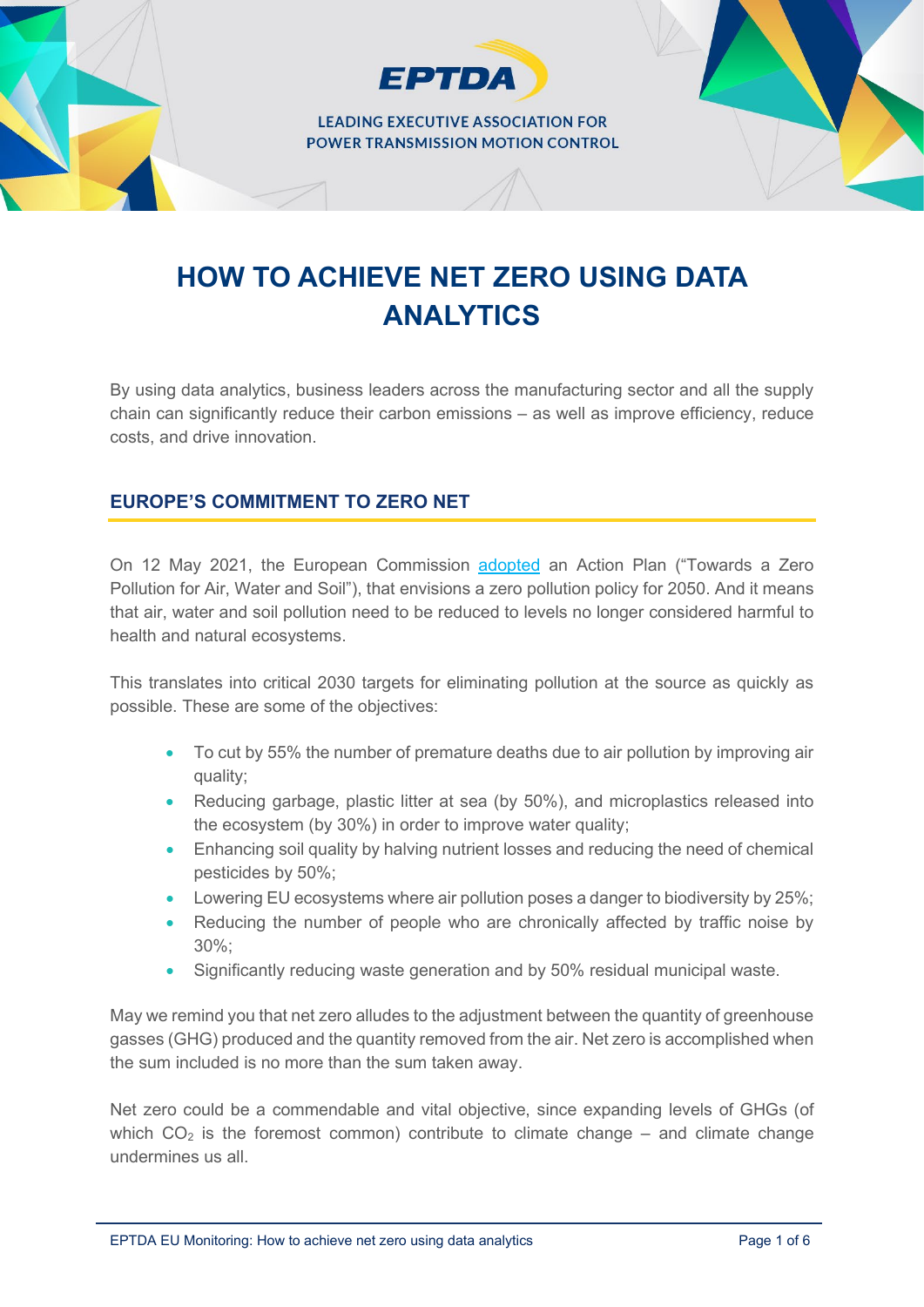**EPTDA** 

The World Meteorological Organization has warned that the warmest 20 years on record have all been in the last 22 years – with the most recent years among the warmest. Researchers overwhelmingly concur that, in the event that no activity is taken, the world's temperature might increase by up to 5℃ by 2100 – with disastrous results.

# **THE MANUFACTURING SECTOR AND ITS AIM TO REDUCE POLLUTION**

In 2019, the manufacturing sector was responsible for emitting an annual total of 775 tonnes of CO2 equivalents. With a 22% share of Europe's total polluting emissions, manufacturing is the third largest emitter – after energy and transport. Therefore, there is a big pressure on these companies to reduce pollution.

The good news is thousands of businesses globally have joined the race to achieve the "net zero" goal. But progress has varied dramatically, with some companies investing heavily and making major changes, while others have made only small incremental improvements or taken no action at all. Still, there is an increasing interest among business leaders to become more environment-friendly. Actually, seven out of ten senior executives participating in a BSI Group [poll](https://www.bsigroup.com/en-GB/blog/manufacturing-blog/a-manufacturing-sector-working-towards-net-zero/) said that their organizations have made, or are considering making, a commitment to net zero.

One problem is that, like most other businesses, manufacturing's progress in lowering emissions has been significantly hampered by the coronavirus pandemic. As a result, many organizations have made little progress in the recent year, instead concentrating on stabilizing their operations.

But the last months have demonstrated that this industry has a remarkable ability to adapt. Gin firms have switched gears to make hand sanitizer, others have added plastic visors to their production line, and major fashion brands have made scrubs for employees that work in the health system instead of their ordinary clothes. And this adaptability will be crucial for firms to continue decarbonizing and contributing to the worldwide transition to net zero emissions.

#### **HOW TO MITIGATE FROM "I WANT TO DO IT" TO "I DID IT"**

Manufacturers are aware of the reasons why they need to decarbonize, but the challenge they face is putting this into action. Many have already switched to renewable energy providers, reduced their plastic usage, and added controls to machines that put them to sleep when they're not being used.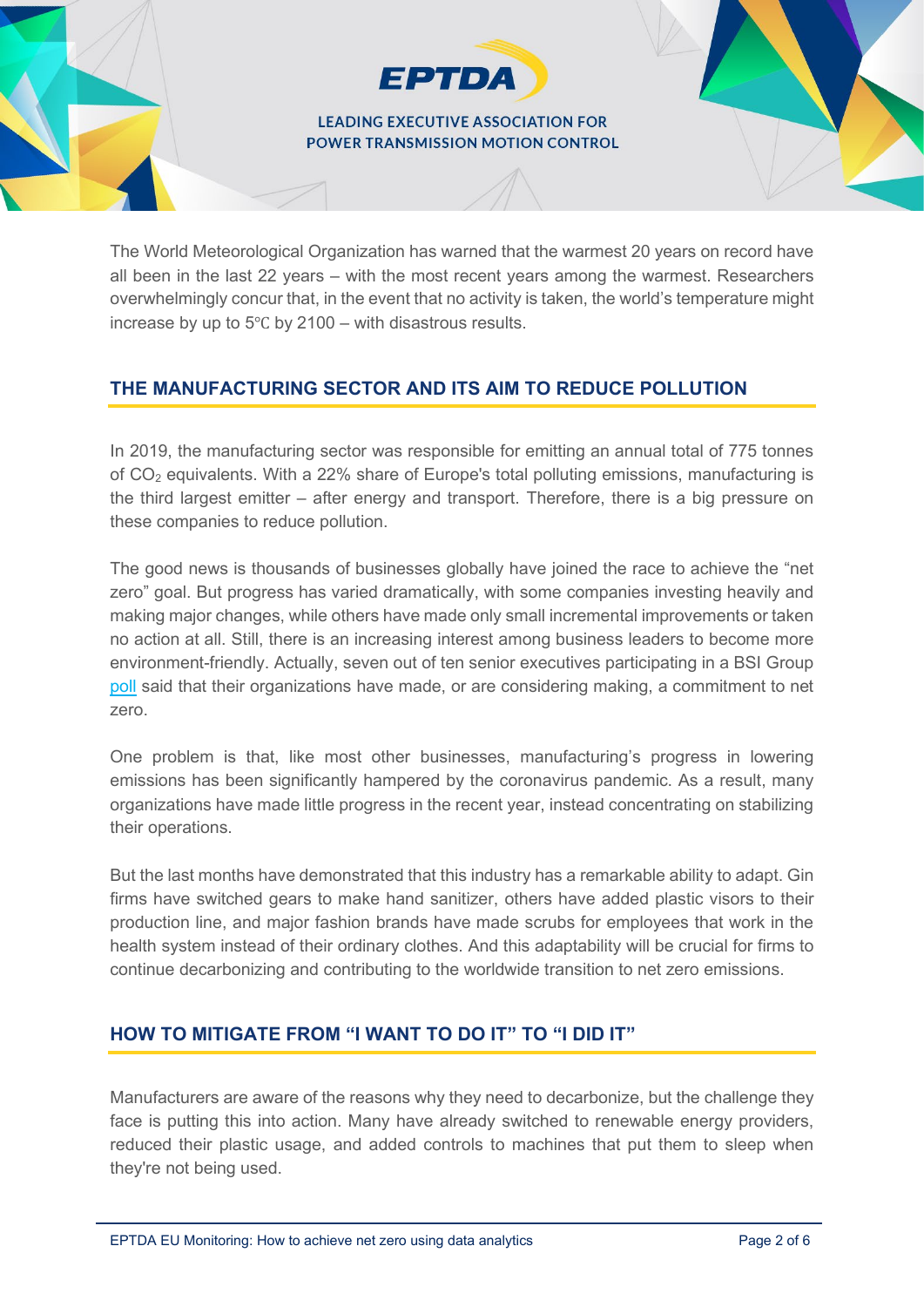**EPTDA** 

The [research](https://www.themanufacturer.com/articles/how-data-is-helping-manufacturers-achieve-net-zero/) carried out by Drax Group – which is a renewable energy company engaged in renewable power generation, the production of sustainable biomass and the sale of renewable electricity to businesses – revealed that 85% of the key decision makers in the manufacturing sector considered data analysis a top priority within the plan for reaching net zero, but fewer than half (42%) cited a lack of data analysis knowledge within the business as a barrier to implementing the needed change.

In fact, **data analysis is a part of the solution:** data-driven insights have the power to drive down carbon emissions across the manufacturing sector – from aerospace through to food and drink. According to Drax's research, there are some ways to use data analysis that can help the business in their mission to cut their carbon emission – and this is related to changing the ways they manage their energy.

Businesses can rely on digital technology to streamline production lines, deliver in depth data gathering and analytics on power usage, and basically offer a new way for them to monitor energy consumption, even from other sites. Analyzing half hourly meter data, for example, can help optimize a company`s energy usage, as well as cut costs. Also, data can tell companies whether to switch on machines or turn up usage when electricity is at its cheapest.

But what do you need in order to take proper actions? First of all, a data strategy for net zero, thinks William Theisen, Head of Net Zero at Atos North America, that involves three things:

- **1. Be ambitious**: For many businesses, the numerous data collection systems and processes already in place can be a challenge in and of itself. However, gaining information into various emissions scopes, climate change trajectories, and emissions reduction programs allows enterprises to have a holistic understanding of their progress. There are digital platforms that enable businesses and organizations to use digital to streamline and automate emissions collection, calculation, reporting, data analysis, and visualization throughout the value chain. Their aim is to reduce human work and pain points associated with emissions data collecting and aggregation while also providing new data insights to improve corporate data-driven decisions and predictability.
- **2. Define the net zero roadmap with data – and work out the costs**: Setting and achieving any target involves a wide range of initiatives and a certain amount of financial investment. You can use tools that summarize your choices and recommend the best course of action in order to have a better understanding of which initiatives cut emissions and are the most economically viable, ensuring that actions implemented are consistent with your commitments.
- **3. Align your business objectives with your net zero objectives**: All companies must strive for net zero carbon emissions by 2050. However, attaining this goal will need a thorough examination of a company's business strategy, which includes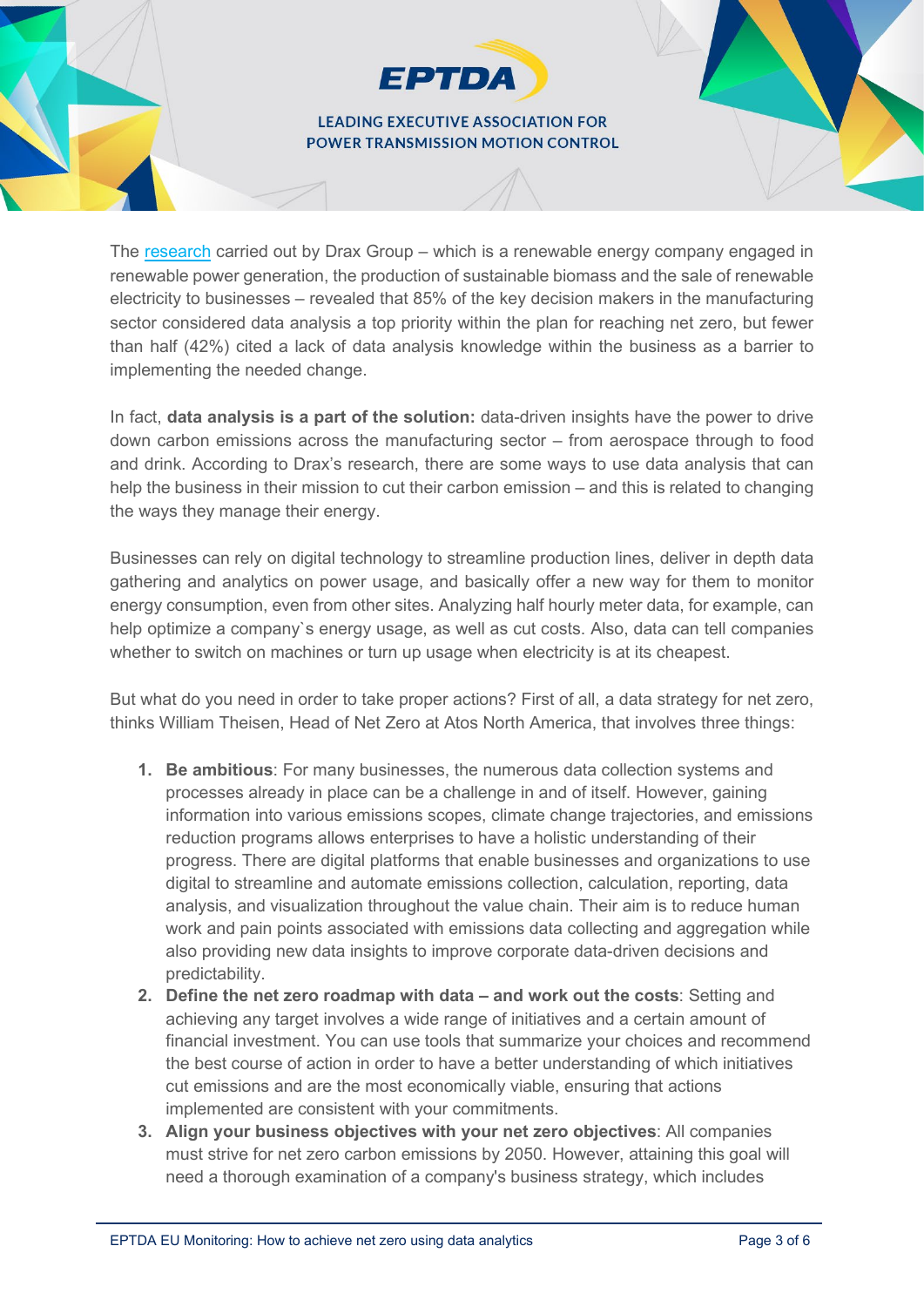**EPTDA** 

products, operations, vendors, and supply chains. It's critical to make sure that the emissions data collected, reported, and used inside the company is relevant and connected with business goals.

Companies require integrated emissions data management systems, as well as knowledge, in order to analyze the data quickly and seamlessly, convey environmental findings clearly, and accurately forecast reduction scenarios.

# **THE CRUCIAL ROLE OF DATA ANALYSIS**

Concrete KPIs, carbon reduction targets and carbon neutrality objectives are now an important part of companies' strategies. But what is to be done when establishing a decarbonization strategy?

First of all, ensuring **end-to-end visibility of the supply chain** is critical. This enables factory leaders to identify the primary carbon drivers that need to be addressed and focus time and resources in the proper areas, resulting in intelligent decision-making.

Also, manufacturers need **to achieve complete data transparency** throughout the organization's supply chain and operations. To do so, they must collect and process all relevant data in order to create a baseline against which to analyze trends in reliability, cost, and environmental performance.

After that, the focus should be on **evaluating a variety of baseline risk characteristics**. The companies will be able to assess the impact of suggested changes to its processes and sourcing strategies as a result of this. Manufacturers should categorize data in great depth as part of this assessment; in addition to internal, critical customer, and supplier-related risks, you should also think about potential environmental performance difficulties in areas like compliance and waste management.

The data should then be utilized to **identify areas where KPI performance can be improved**. Customized algorithms can be designed using assumptions or insights to automatically indicate opportunities to improve environmental performance and generate corporate value. A detailed strategy can then be developed, giving Board-level decision makers, customers, and investors, confidence that the company's chosen KPIs will be met with measurable improvements.

It's crucial to remember that decarbonization initiatives must be flexible and reviewed on a regular basis!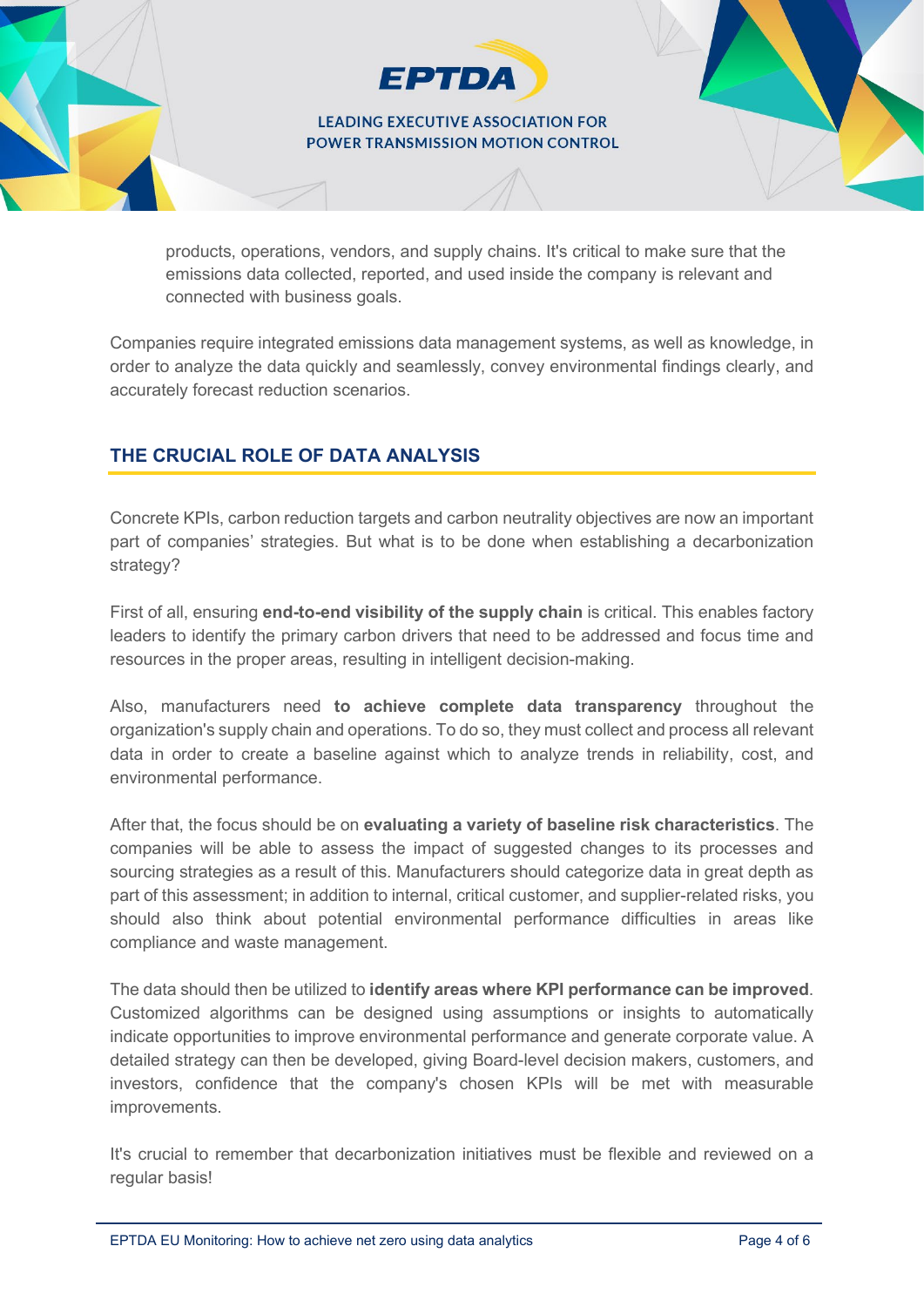# **EPTDA**

#### **LEADING EXECUTIVE ASSOCIATION FOR** POWER TRANSMISSION MOTION CONTROL



The road to a decarbonization strategy. Source: Manufacturing Management

# **EXAMPLES OF DATA-DRIVEN DECARBONIZATION STRATEGIES**

Some companies have already embraced industrial automation as a means of boosting output. By delivering sector-specific decision assistance and unified intelligence, industry-specific AI empowers these businesses.

These systems may now be operated remotely, at any time and from any location, thanks to the cloud. Because they collect more data on operational systems, workers can benefit from harnessing this data to make faster and more effective decisions.

Here are some examples of data-driven decarbonization strategies:

[Gatwick Airport:](https://www.splunk.com/en_us/customers/success-stories/gatwick-airport.html) Used data analytics software to reduce both the noise and carbon footprint around the airport and to save fuel.